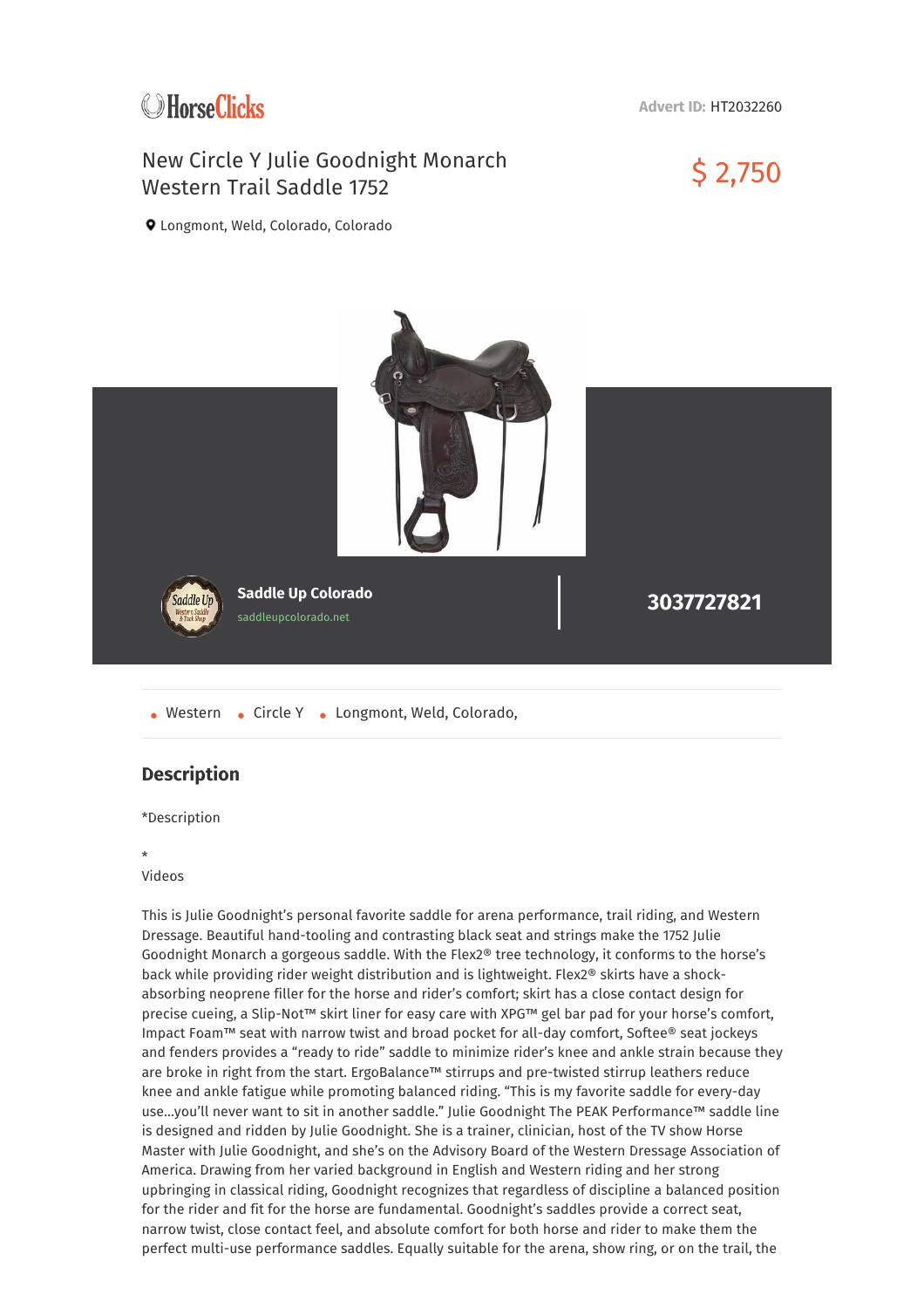Peak Performance™ saddles are great for trail riding, reining, cow work, and Western Dressage.

Country of Manufacture United States

Discipline Trail

Weight 32.00 Pounds

Cantle Height 3.50 inches

Brand Circle Y

Horn 2 1/4" Neck x 3" Cap

Swell 13 inches

Seat Color Black Grainout

Tooling Degree 1/2 Tooling, Full Border

Tooling Type Diamond, Leaf

Rigging 3-Way Adjustable In-skirt

Tree Type Flex2® Peak Performance

Tree Fit Wide

Skirt Drop 15.00 inches

Skirt Length 27.00 inches

Weight 32.0000

\*

Circle Y Julie Goodnight Monarch Arena Performance/Trail.wmv

Ideal for arena performance and trail riding, Goodnight's PEAK...

Saddle Weight: 32.00 LBS

To see this ad online, go to **www.horseclicks.com** and search for **HT2032260**